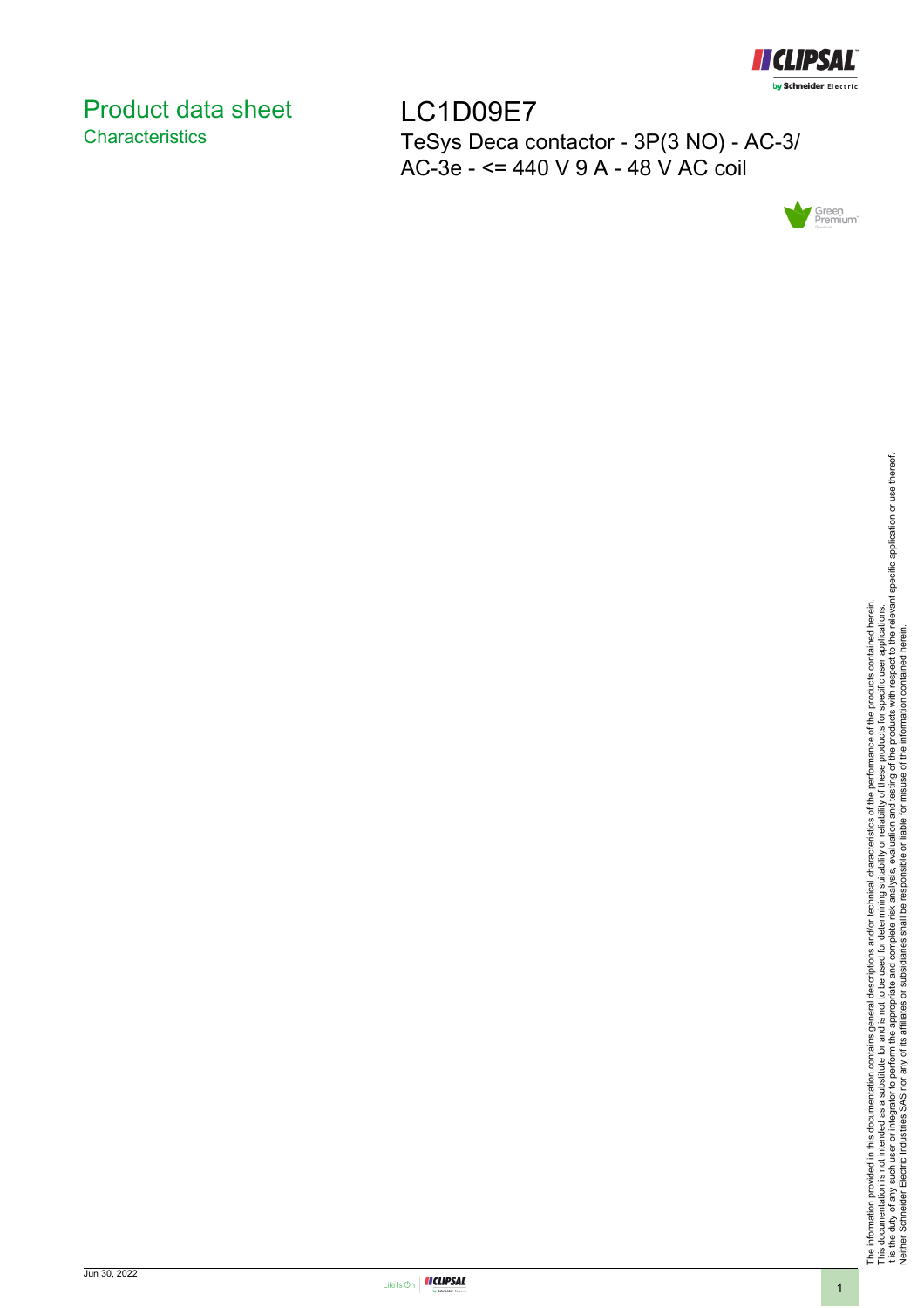

| Main                                           |                                                                                                                                                                                                                                                                                                                                                                                                                                                     |
|------------------------------------------------|-----------------------------------------------------------------------------------------------------------------------------------------------------------------------------------------------------------------------------------------------------------------------------------------------------------------------------------------------------------------------------------------------------------------------------------------------------|
| Range                                          | TeSys<br><b>TeSys Deca</b>                                                                                                                                                                                                                                                                                                                                                                                                                          |
| Product name                                   | TeSys D<br><b>TeSys Deca</b>                                                                                                                                                                                                                                                                                                                                                                                                                        |
| Product or component<br>type                   | Contactor                                                                                                                                                                                                                                                                                                                                                                                                                                           |
| Device short name                              | LC <sub>1</sub> D                                                                                                                                                                                                                                                                                                                                                                                                                                   |
| Contactor application                          | Motor control<br>Resistive load                                                                                                                                                                                                                                                                                                                                                                                                                     |
| Utilisation category                           | $AC-3$<br>$AC-4$<br>AC-1<br>AC-3e                                                                                                                                                                                                                                                                                                                                                                                                                   |
| Poles description                              | 3P                                                                                                                                                                                                                                                                                                                                                                                                                                                  |
| Power pole contact<br>composition              | 3 NO                                                                                                                                                                                                                                                                                                                                                                                                                                                |
| [Ue] rated operational<br>voltage              | Power circuit: <= 690 V AC 25400 Hz<br>Power circuit: <= 300 V DC                                                                                                                                                                                                                                                                                                                                                                                   |
| [le] rated operational<br>current              | 9 A (at <60 °C) at <= 440 V AC AC-3 for power<br>circuit<br>25 A (at <60 °C) at <= 440 V AC AC-1 for power<br>circuit<br>9 A (at <60 °C) at <= 440 V AC AC-3e for power<br>circuit                                                                                                                                                                                                                                                                  |
| Motor power kW                                 | 2.2 KW at 220230 V AC 50/60 Hz (AC-3)<br>4 KW at 380400 V AC 50/60 Hz (AC-3)<br>4 KW at 415440 V AC 50/60 Hz (AC-3)<br>5.5 KW at 500 V AC 50/60 Hz (AC-3)<br>5.5 KW at 660690 V AC 50/60 Hz (AC-3)<br>2.2 KW at 400 V AC 50/60 Hz (AC-4)<br>2.2 KW at 220230 V AC 50/60 Hz (AC-3e)<br>4 KW at 380400 V AC 50/60 Hz (AC-3e)<br>4 KW at 415440 V AC 50/60 Hz (AC-3e)<br>5.5 KW at 500 V AC 50/60 Hz (AC-3e)<br>5.5 kW at 660690 V AC 50/60 Hz (AC-3e) |
| Motor power HP (UL /<br>CSA)                   | 1 Hp at 230/240 V AC 50/60 Hz for 1 phase motors<br>2 Hp at 200/208 V AC 50/60 Hz for 3 phases motors<br>2 Hp at 230/240 V AC 50/60 Hz for 3 phases motors<br>5 Hp at 460/480 V AC 50/60 Hz for 3 phases motors<br>7.5 Hp at 575/600 V AC 50/60 Hz for 3 phases<br>motors<br>0.33 hp at 115 V AC 50/60 Hz for 1 phase motors                                                                                                                        |
| Control circuit type                           | AC at 50/60 Hz                                                                                                                                                                                                                                                                                                                                                                                                                                      |
| [Uc] control circuit<br>voltage                | 48 V AC 50/60 Hz                                                                                                                                                                                                                                                                                                                                                                                                                                    |
| Auxiliary contact<br>composition               | 1 NO + 1 NC                                                                                                                                                                                                                                                                                                                                                                                                                                         |
| [Uimp] rated impulse<br>withstand voltage      | 6 kV conforming to IEC 60947                                                                                                                                                                                                                                                                                                                                                                                                                        |
| Overvoltage category                           | Ш                                                                                                                                                                                                                                                                                                                                                                                                                                                   |
| [Ith] conventional free<br>air thermal current | 25 A (at 60 °C) for power circuit<br>10 A (at 60 °C) for signalling circuit                                                                                                                                                                                                                                                                                                                                                                         |
| Irms rated making<br>capacity                  | 250 A at 440 V for power circuit conforming to IEC<br>60947<br>140 A AC for signalling circuit conforming to IEC<br>60947-5-1<br>250 A DC for signalling circuit conforming to IEC<br>60947-5-1                                                                                                                                                                                                                                                     |
| Rated breaking capacity                        | 250 A at 440 V for power circuit conforming to IEC<br>60947                                                                                                                                                                                                                                                                                                                                                                                         |
| [Icw] rated short-time<br>withstand current    | 105 A 40 °C - 10 s for power circuit<br>210 A 40 °C - 1 s for power circuit<br>30 A 40 °C - 10 min for power circuit<br>61 A 40 °C - 1 min for power circuit<br>100 A - 1 s for signalling circuit<br>120 A - 500 ms for signalling circuit<br>140 A - 100 ms for signalling circuit                                                                                                                                                                |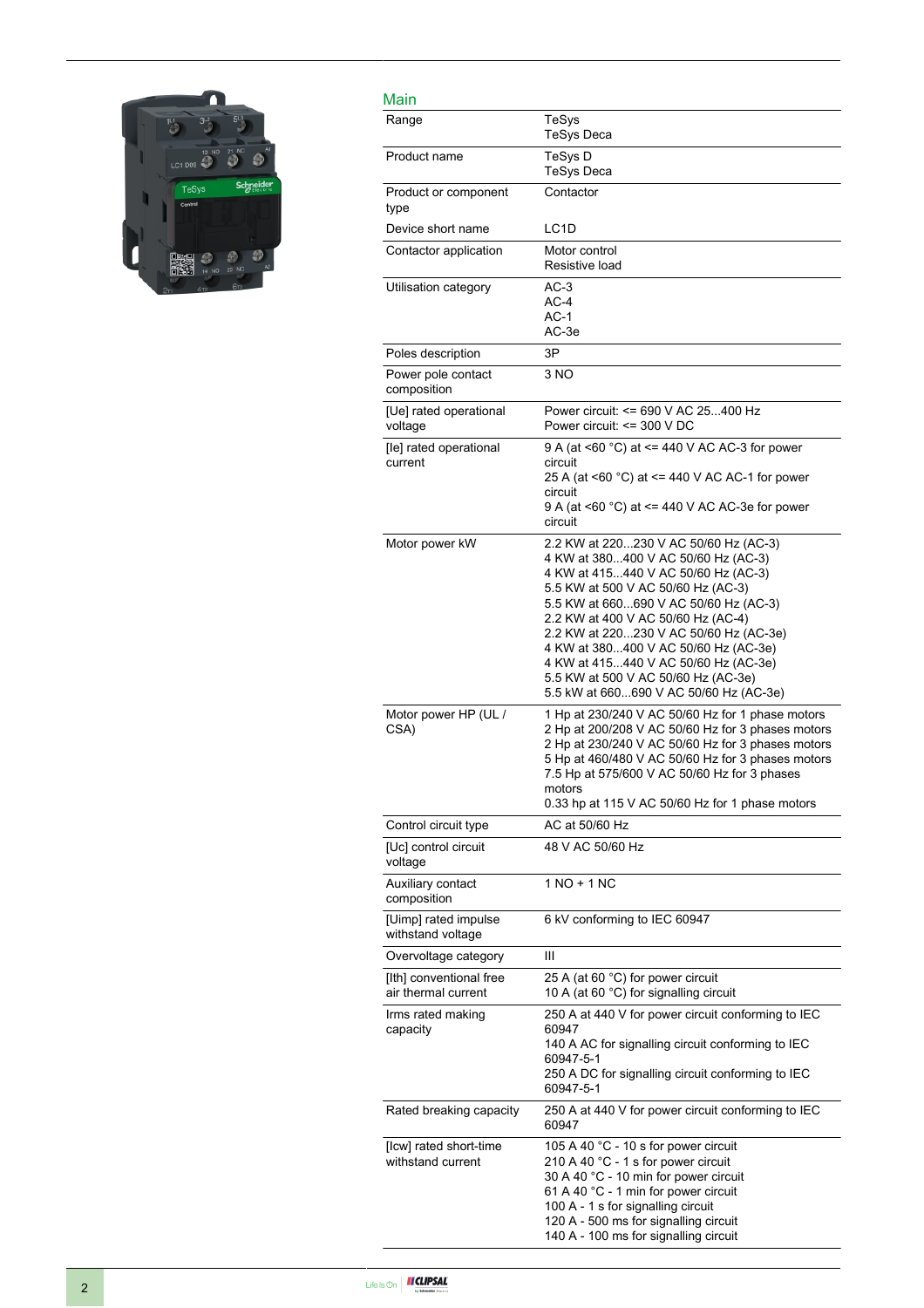| Associated fuse rating           | 10 A gG for signalling circuit conforming to IEC<br>60947-5-1<br>25 A gG at <= 690 V coordination type 1 for power<br>circuit<br>20 A gG at <= 690 V coordination type 2 for power<br>circuit                                                                                                                                                                                                                                                                                                                                                                                                                                                                                                                                                                                                                                                                                                                                                                                                                                                                                                                                                                                                                                                    |  |  |
|----------------------------------|--------------------------------------------------------------------------------------------------------------------------------------------------------------------------------------------------------------------------------------------------------------------------------------------------------------------------------------------------------------------------------------------------------------------------------------------------------------------------------------------------------------------------------------------------------------------------------------------------------------------------------------------------------------------------------------------------------------------------------------------------------------------------------------------------------------------------------------------------------------------------------------------------------------------------------------------------------------------------------------------------------------------------------------------------------------------------------------------------------------------------------------------------------------------------------------------------------------------------------------------------|--|--|
| Average impedance                | 2.5 mOhm - Ith 25 A 50 Hz for power circuit                                                                                                                                                                                                                                                                                                                                                                                                                                                                                                                                                                                                                                                                                                                                                                                                                                                                                                                                                                                                                                                                                                                                                                                                      |  |  |
| [Ui] rated insulation<br>voltage | Power circuit: 690 V conforming to IEC 60947-4-1<br>Power circuit: 600 V CSA certified<br>Power circuit: 600 V UL certified<br>Signalling circuit: 690 V conforming to IEC 60947-1<br>Signalling circuit: 600 V CSA certified<br>Signalling circuit: 600 V UL certified                                                                                                                                                                                                                                                                                                                                                                                                                                                                                                                                                                                                                                                                                                                                                                                                                                                                                                                                                                          |  |  |
| Electrical durability            | 0.6 Mcycles 25 A AC-1 at Ue <= 440 V<br>2 Mcycles 9 A AC-3 at Ue <= 440 V<br>2 Mcycles 9 A AC-3e at Ue <= 440 V                                                                                                                                                                                                                                                                                                                                                                                                                                                                                                                                                                                                                                                                                                                                                                                                                                                                                                                                                                                                                                                                                                                                  |  |  |
| Power dissipation per<br>pole    | 1.56 W AC-1<br>0.2 W AC-3<br>0.2 W AC-3e                                                                                                                                                                                                                                                                                                                                                                                                                                                                                                                                                                                                                                                                                                                                                                                                                                                                                                                                                                                                                                                                                                                                                                                                         |  |  |
| Front cover                      | With                                                                                                                                                                                                                                                                                                                                                                                                                                                                                                                                                                                                                                                                                                                                                                                                                                                                                                                                                                                                                                                                                                                                                                                                                                             |  |  |
| Mounting support                 | Rail<br>Plate                                                                                                                                                                                                                                                                                                                                                                                                                                                                                                                                                                                                                                                                                                                                                                                                                                                                                                                                                                                                                                                                                                                                                                                                                                    |  |  |
| Standards                        | CSA C22.2 No 14<br>EN 60947-4-1<br>EN 60947-5-1<br>IEC 60947-4-1<br>IEC 60947-5-1<br><b>UL 508</b><br>IEC 60335-1                                                                                                                                                                                                                                                                                                                                                                                                                                                                                                                                                                                                                                                                                                                                                                                                                                                                                                                                                                                                                                                                                                                                |  |  |
| <b>Product certifications</b>    | GOST<br>GL<br>LROS (Lloyds register of shipping)<br><b>DNV</b><br>UL<br><b>RINA</b><br>CCC<br>BV<br><b>CSA</b><br><b>UKCA</b>                                                                                                                                                                                                                                                                                                                                                                                                                                                                                                                                                                                                                                                                                                                                                                                                                                                                                                                                                                                                                                                                                                                    |  |  |
| Connections - terminals          | Power circuit: screw clamp terminals 1 cable(s) 1<br>4 mm <sup>2</sup> flexible without cable end<br>Power circuit: screw clamp terminals 2 cable(s) 1<br>4 mm <sup>2</sup> flexible without cable end<br>Power circuit: screw clamp terminals 1 cable(s) 1<br>4 mm <sup>2</sup> flexible with cable end<br>Power circuit: screw clamp terminals 2 cable(s) 1<br>2.5 mm <sup>2</sup> flexible with cable end<br>Power circuit: screw clamp terminals 1 cable(s) 1<br>4 mm <sup>2</sup> solid without cable end<br>Power circuit: screw clamp terminals 2 cable(s) 1<br>4 mm <sup>2</sup> solid without cable end<br>Control circuit: screw clamp terminals 1 cable(s) 1<br>4 mm <sup>2</sup> flexible without cable end<br>Control circuit: screw clamp terminals 2 cable(s) 1<br>4 mm <sup>2</sup> flexible without cable end<br>Control circuit: screw clamp terminals 1 cable(s) 1<br>4 mm <sup>2</sup> flexible with cable end<br>Control circuit: screw clamp terminals 2 cable(s) 1<br>2.5 mm <sup>2</sup> flexible with cable end<br>Control circuit: screw clamp terminals 1 cable(s) 1<br>4 mm <sup>2</sup> solid without cable end<br>Control circuit: screw clamp terminals 2 cable(s) 1<br>4 mm <sup>2</sup> solid without cable end |  |  |
| <b>Tightening torque</b>         | Power circuit: 1.7 N.m - on screw clamp terminals -<br>with screwdriver flat $\varnothing$ 6 mm<br>Power circuit: 1.7 N.m - on screw clamp terminals -<br>with screwdriver Philips No 2<br>Control circuit: 1.7 N.m - on screw clamp terminals -<br>with screwdriver flat $\varnothing$ 6 mm<br>Control circuit: 1.7 N.m - on screw clamp terminals -<br>with screwdriver Philips No 2<br>Control circuit: 1.7 N.m - on screw clamp terminals -<br>with screwdriver pozidriv No 2<br>Power circuit: 1.7 N.m - on screw clamp terminals -<br>with screwdriver pozidriv No 2                                                                                                                                                                                                                                                                                                                                                                                                                                                                                                                                                                                                                                                                       |  |  |

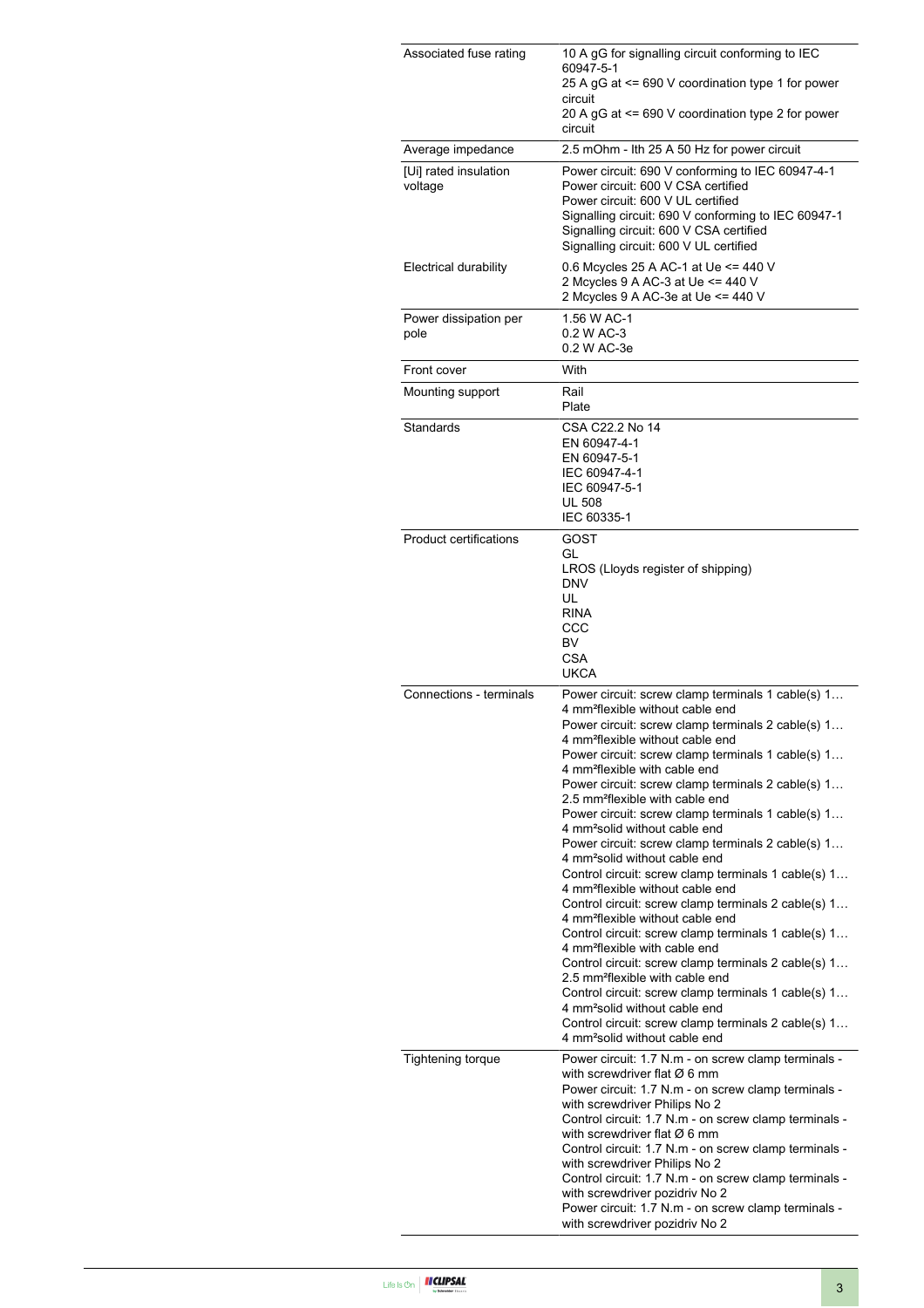| Operating time           | 1222 ms closing<br>419 ms opening                                                                                                                                          |
|--------------------------|----------------------------------------------------------------------------------------------------------------------------------------------------------------------------|
| Safety reliability level | B10d = 1369863 cycles contactor with nominal load<br>conforming to EN/ISO 13849-1<br>B10d = 20000000 cycles contactor with mechanical<br>load conforming to EN/ISO 13849-1 |
| Mechanical durability    | 15 Mcycles                                                                                                                                                                 |
| Maximum operating rate   | 3600 cyc/h 60 °C                                                                                                                                                           |

## **Complementary**

| Coil technology                 | Without built-in suppressor module                                                                                                                                                   |  |  |
|---------------------------------|--------------------------------------------------------------------------------------------------------------------------------------------------------------------------------------|--|--|
| Control circuit voltage limits  | 0.30.6 Uc (-4070 °C): drop-out AC 50/60 Hz<br>0.81.1 Uc (-4060 °C) operational AC 50 Hz<br>0.851.1 Uc (-4060 °C): operational AC 60 Hz<br>11.1 Uc (6070 °C): operational AC 50/60 Hz |  |  |
| Inrush power in VA              | 70 VA 60 Hz cos phi 0.75 (at 20 °C)<br>70 VA 50 Hz cos phi 0.75 (at 20 °C)                                                                                                           |  |  |
| Hold-in power consumption in VA | 7.5 VA 60 Hz cos phi 0.3 (at 20 °C)<br>7 VA 50 Hz cos phi 0.3 (at 20 °C)                                                                                                             |  |  |
| Heat dissipation                | 23 W at 50/60 Hz                                                                                                                                                                     |  |  |
| Auxiliary contacts type         | Type mechanically linked 1 NO + 1 NC conforming to IEC 60947-5-1<br>Type mirror contact 1 NC conforming to IEC 60947-4-1                                                             |  |  |
| Signalling circuit frequency    | 25400 Hz                                                                                                                                                                             |  |  |
| Minimum switching current       | 5 mA for signalling circuit                                                                                                                                                          |  |  |
| Minimum switching voltage       | 17 V for signalling circuit                                                                                                                                                          |  |  |
| Non-overlap time                | 1.5 Ms on de-energisation between NC and NO contact<br>1.5 ms on energisation between NC and NO contact                                                                              |  |  |
| Insulation resistance           | > 10 MOhm for signalling circuit                                                                                                                                                     |  |  |

#### Environment

| IP degree of protection               | IP20 front face conforming to IEC 60529                                                                                                                                      |  |
|---------------------------------------|------------------------------------------------------------------------------------------------------------------------------------------------------------------------------|--|
| Climatic withstand                    | Conforming to IACS E10<br>Conforming to IEC 60947-1 Annex Q category D                                                                                                       |  |
| Protective treatment                  | TH conforming to IEC 60068-2-30                                                                                                                                              |  |
| Pollution degree                      | 3                                                                                                                                                                            |  |
| Ambient air temperature for operation | $-4060 °C$<br>6070 °C with derating                                                                                                                                          |  |
| Ambient air temperature for storage   | $-6080 °C$                                                                                                                                                                   |  |
| Operating altitude                    | $03000$ m                                                                                                                                                                    |  |
| Fire resistance                       | 850 °C conforming to IEC 60695-2-1                                                                                                                                           |  |
| Mechanical robustness                 | Vibrations contactor open: 2 Gn, 5300 Hz<br>Vibrations contactor closed: 4 Gn, 5300 Hz<br>Shocks contactor open: 10 Gn for 11 ms<br>Shocks contactor closed: 15 Gn for 11 ms |  |
| Height                                | 77 mm                                                                                                                                                                        |  |
| Width                                 | 45 mm                                                                                                                                                                        |  |
| Depth                                 | 86 mm                                                                                                                                                                        |  |
| Net weight                            | $0.32$ kg                                                                                                                                                                    |  |

# Packing Units

| Unit Type of Package 1       | <b>PCE</b>      |
|------------------------------|-----------------|
| Number of Units in Package 1 |                 |
| Package 1 Weight             | 359.6 g         |
| Package 1 Height             | 5.5 cm          |
| Package 1 width              | 9.5 cm          |
| Package 1 Length             | 11.5 cm         |
| Unit Type of Package 2       | S <sub>02</sub> |
| Number of Units in Package 2 | 20              |
| Package 2 Weight             | 7.436 kg        |
| Package 2 Height             | $15 \text{ cm}$ |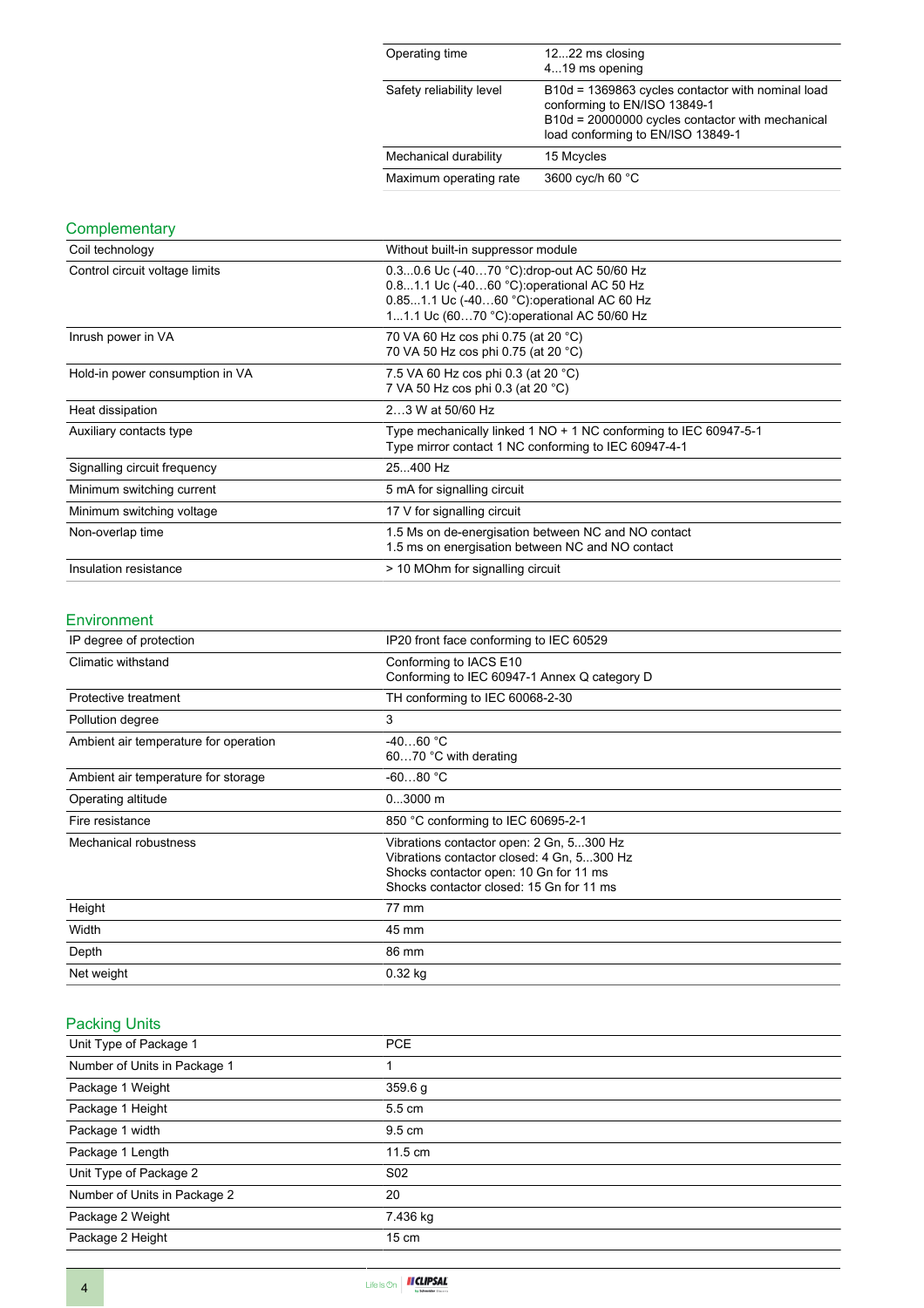| Package 2 width              | 30 cm      |
|------------------------------|------------|
| Package 2 Length             | 40 cm      |
| Unit Type of Package 3       | P06        |
| Number of Units in Package 3 | 320        |
| Package 3 Weight             | 126.976 kg |
| Package 3 Height             | 75 cm      |
| Package 3 width              | 80 cm      |
| Package 3 Length             | 60 cm      |

# Offer Sustainability

| Sustainable offer status        | Green Premium product                                                                                                          |  |  |  |
|---------------------------------|--------------------------------------------------------------------------------------------------------------------------------|--|--|--|
| <b>REACh Regulation</b>         | <b>E</b> REACh Declaration                                                                                                     |  |  |  |
| REACh free of SVHC              | Yes                                                                                                                            |  |  |  |
| <b>EU RoHS Directive</b>        | Compliant <b>E</b> EU RoHS Declaration                                                                                         |  |  |  |
| Toxic heavy metal free          | Yes                                                                                                                            |  |  |  |
| Mercury free                    | Yes                                                                                                                            |  |  |  |
| RoHS exemption information      | <b>E</b> Yes                                                                                                                   |  |  |  |
| China RoHS Regulation           | China RoHS Declaration                                                                                                         |  |  |  |
| <b>Environmental Disclosure</b> | Product Environmental Profile                                                                                                  |  |  |  |
| <b>Circularity Profile</b>      | End Of Life Information                                                                                                        |  |  |  |
| <b>WEEE</b>                     | The product must be disposed on European Union markets following specific<br>waste collection and never end up in rubbish bins |  |  |  |
| <b>PVC</b> free                 | Yes                                                                                                                            |  |  |  |
|                                 |                                                                                                                                |  |  |  |

### Contractual warranty

Warranty 18 months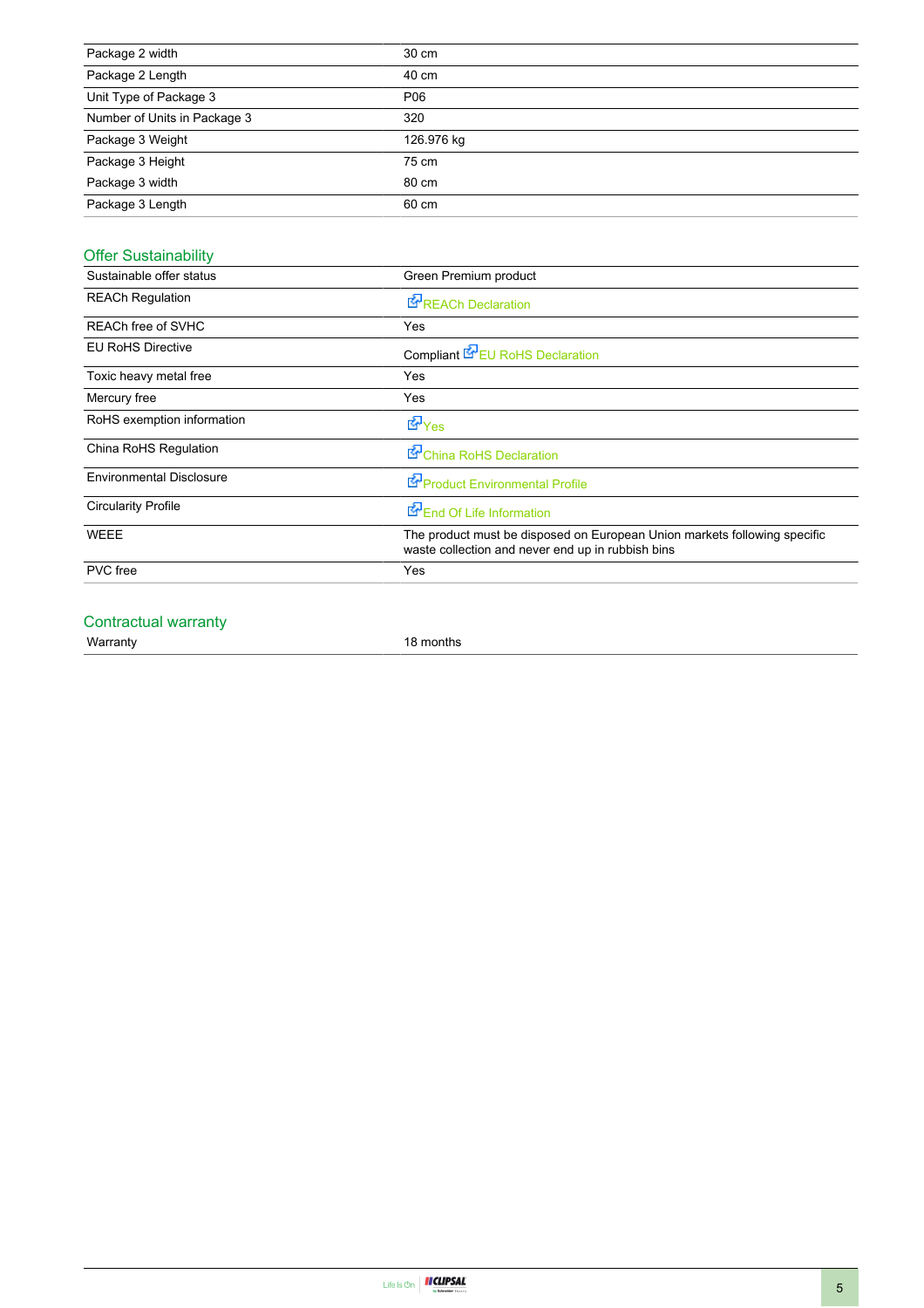Product data sheet Dimensions Drawings

# LC1D09E7

### Dimensions



(1) Including LAD 4BB<br>(2) Minimum electrical

Minimum electrical clearance

| LC1                                            |                                   | D09D18      | D093D123             | D099D129 |
|------------------------------------------------|-----------------------------------|-------------|----------------------|----------|
| $\sf b$                                        | without add-on blocks             | 77          | 99                   | 80       |
| b1                                             | with LAD 4BB                      | 94          | 107                  | 95.5     |
| with LA4<br>$D \bullet 2$                      | $110^{(1)}$                       | $123^{(1)}$ | $111.5^{(1)}$        |          |
| with LA4<br>DF, DT                             | $119^{(1)}$                       | $132^{(1)}$ | 120.5 <sup>(1)</sup> |          |
| with LA4<br>DW, DL                             | $126^{(1)}$                       | $139^{(1)}$ | $127.5^{(1)}$        |          |
| $\mathbf c$                                    | without cover or add-on blocks    | 84          | 84                   | 84       |
| with<br>cover,<br>without<br>add-on<br>blocks  | 86                                | 86          | 86                   |          |
| c1                                             | with LAD N or C (2 or 4 contacts) | 117         | 117                  | 117      |
| c2                                             | with LA6 DK10, LAD 6K10           | 129         | 129                  | 129      |
| c3                                             | with LAD T, R, S                  | 137         | 137                  | 137      |
| with LAD<br>T, R,<br>S and<br>sealing<br>cover | 141                               | 141         | 141                  |          |
| (1)                                            | Including LAD 4BB.                |             |                      |          |